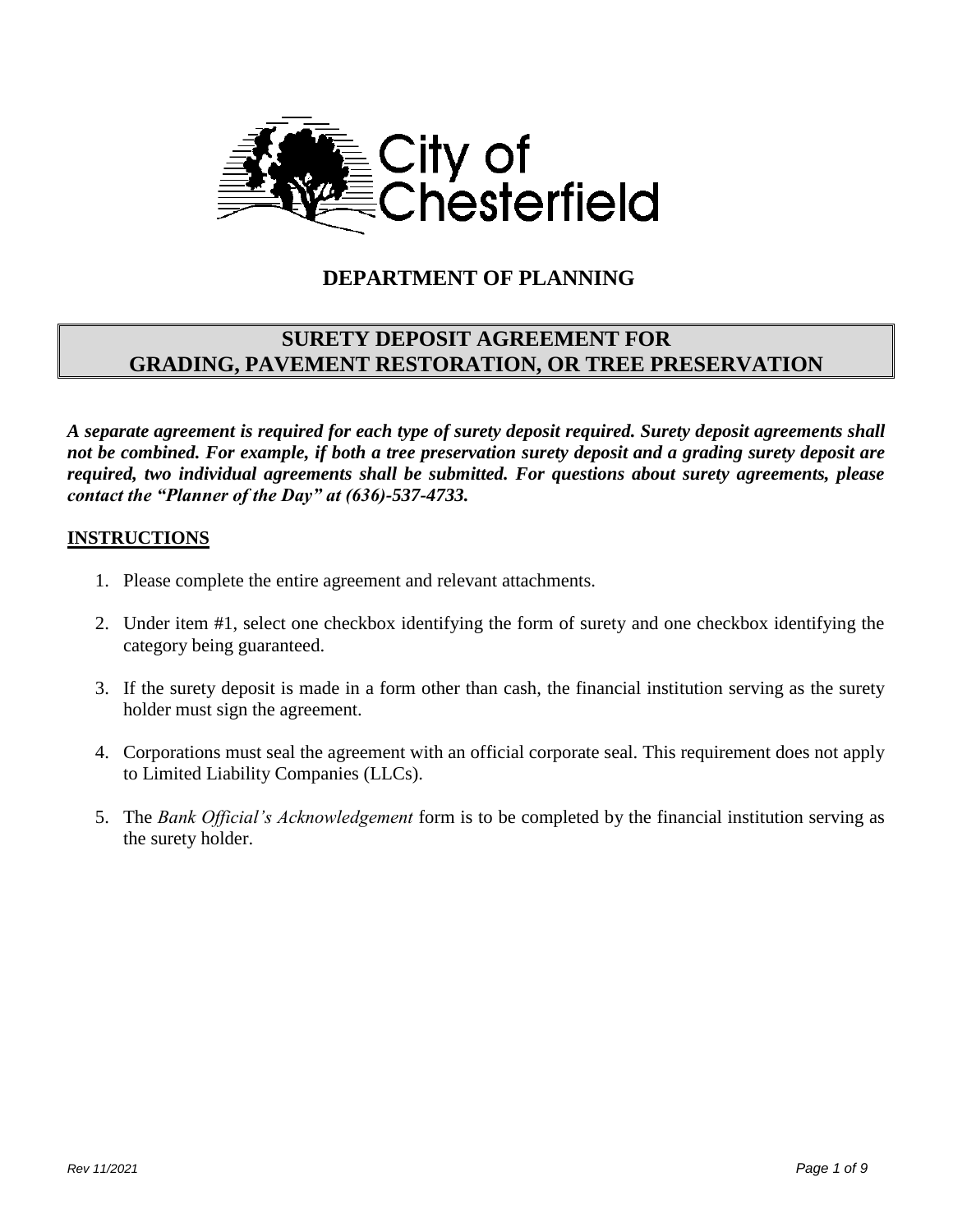

### **SURETY DEPOSIT AGREEMENT**

This Surety Deposit Agreement is being submitted to the City for: *(check only one that applies)*

|             | <b>Grading Surety</b>              |                | Amount \$                                                                              |        |     |         |            |    |
|-------------|------------------------------------|----------------|----------------------------------------------------------------------------------------|--------|-----|---------|------------|----|
|             | <b>Pavement Restoration Surety</b> |                | Amount \$                                                                              |        |     |         |            |    |
|             | <b>Tree Preservation Surety</b>    |                | Amount \$                                                                              |        |     |         |            |    |
| <b>THIS</b> | <b>SURETY</b>                      | <b>DEPOSIT</b> | <b>AGREEMENT</b>                                                                       | made   | and | entered | into       | by |
|             |                                    |                | , herein called SURETY HOLDER (strike through this party if                            | herein |     | called  | APPLICANT, |    |
|             |                                    |                | cash deposited with City), and the City of Chesterfield, Missouri, herein called CITY. |        |     |         |            |    |

WITNESSETH:

WHEREAS, the APPLICANT has submitted plans, information and data to the CITY for the work to be done at a contract a proval of same; and requested approval of same; and

WHEREAS, Article 04, Section 04-11 of the Unified Development Code provides inter alias that a grading permit shall be issued upon the approval of the Department of Public Works and the APPLICANT depositing with the CITY a surety to guarantee the performance, restoration, maintenance and/or rehabilitation of said site based upon the approved grading plans and the approved Storm Water Pollution Prevention Plan (SWPPP), and that such deposits shall be in conjunction with a deposit agreement; and

WHEREAS, Article 04, Section 04-11 of the Unified Development Code provides inter alias for posting of a pavement restoration surety regarding repair of damage to streets, curbs, sidewalks or public facilities by trucks, hauling or grading equipment engaged in grading activities; and

WHEREAS, Article 04, Section 04-02 of the Unified Development Code provides inter alias for posting of a tree preservation surety to ensure protection and survivability of trees prior to, during, and after construction.

NOW THEREFORE, in consideration of the covenants, promises and agreement herein provided;

IT IS HEREBY MUTUALLY AGREED:

1. That the APPLICANT has established a SURETY in an amount as required by the City of Chesterfield by: *(check only one that applies)*

Depositing cash with the City.

□ Submitting a Letter of Credit in the form required by the CITY and issued by the SURETY HOLDER. **- Letter of Credit No. \_\_\_\_\_\_\_\_\_\_\_\_\_\_\_\_**

□ Submitting a \_\_\_\_\_\_\_\_\_\_\_\_\_\_\_\_\_\_\_\_\_\_\_\_\_\_\_\_\_\_\_\_\_\_ *(type of negotiable instrument acceptable to the City)* endorsed to the CITY and issued by the SURETY HOLDER.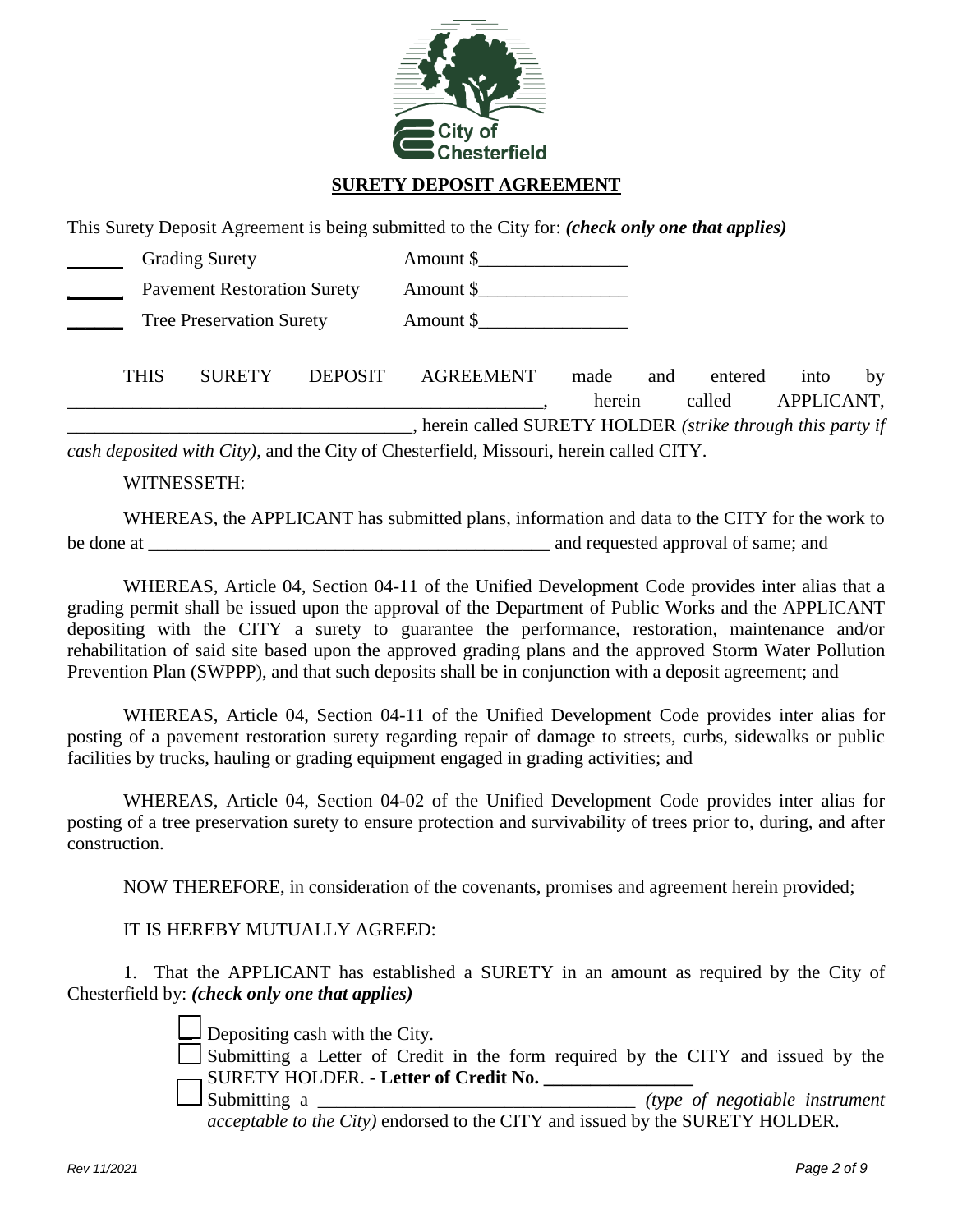#### Said SURETY deposit guarantees: *(check only one that applies)*

GRADING: The performance, restoration, maintenance and/or rehabilitation of the permitted site based upon the approved grading plans and approved SWPPP.

□ PAVEMENT RESTORATION: The restoration of any damaged City streets, sidewalks, curbs, or public facilities to their original condition within 30 days after notification.

TREE PRESERVATION: The Developer shall pay a fine to the City if any preserved tree dies or is damaged beyond repair prior to the issuance of any occupancy permits and/or the Developer shall be responsible for replacing any tree that dies or is damaged beyond repair within a two (2) year period after cessation of grading or completion of the required improvements, whichever is less.

2. That the SURETY will be held by the CITY or the SURETY HOLDER, as applicable, until such time as release is authorized by the City of Chesterfield. The SURETY deposit may be subject to special audit of the CITY from time to time.

3. That in the event the CITY should determine the SURETY is insufficient to guarantee the Grading Work, Pavement Restoration and/or Tree Preservation identified as applicable under Paragraph 1 above, the APPLICANT shall deposit additional surety with the CITY in an amount determined by the CITY within fifteen (15) days after receiving notification from the CITY. If the APPLICANT does not deposit the additional surety with the CITY, the CITY may issue a stop work order as outlined in Section 12-27(f) of the City Code.

4. That the CITY may perform, or have performed, any work necessary to restore, maintain, and/or rehabilitate the permitted site based upon the approved grading plan, approved SWPPP, and/or requirements of Chapter 12 of the City Code or to restore any damaged City streets, sidewalks, curbs, or public facilities to their original condition. All costs incurred in the performance of this work shall be charged against the SURETY which the APPLICANT deposited for the permit.

5. That by applying for a grading permit, the APPLICANT, and the owner of the property if other than the APPLICANT, consents to the CITY or its contractor entering the property and holds them harmless regarding any work that they perform.

6. That any applicable portion of the deposit not expended by the CITY hereunder shall be refunded when the grading operation, pavement restoration, or tree preservation time period is complete and the soil and drainage conditions are stabilized to the satisfaction of the CITY.

7. That the SURETY HOLDER shall only release or disburse the SURETY, or portion thereof, upon receipt and in the amount set forth in a written authorization from the CITY addressed to the SURETY HOLDER.

8. That in the event of any legal action taken by the CITY against the APPLICANT or SURETY HOLDER to enforce the provisions of this agreement, the parties agree to pay a reasonable attorney's fee in addition to any other sums due under this agreement.

9. That there shall be no assignment by APPLICANT or SURETY HOLDER under the terms of this agreement without written approval of the CITY.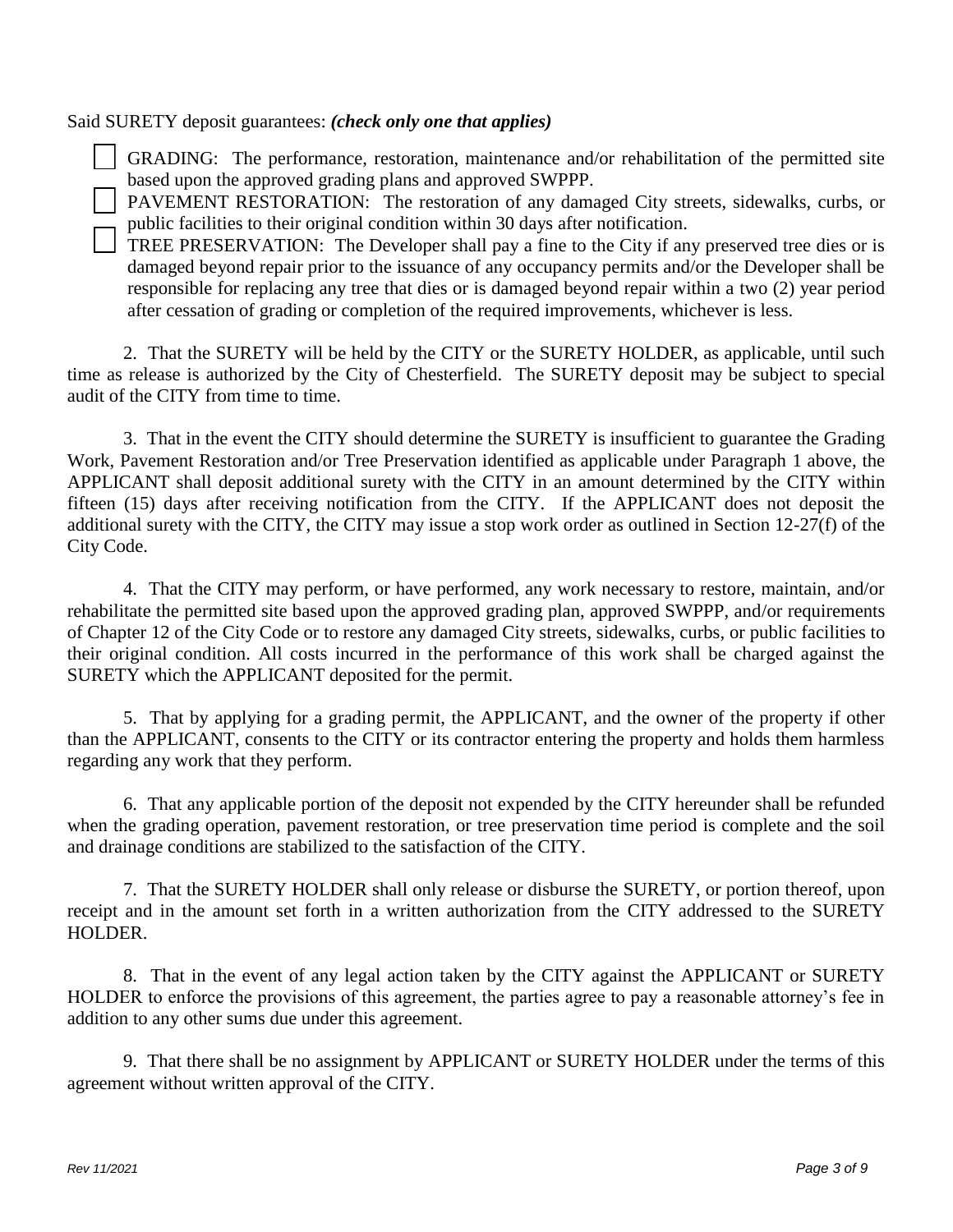10. That the APPLICANT and SURETY HOLDER will immediately inform the CITY of any changes of address for either party during the period of the Agreement. Failure to do so shall result in a breach of this Agreement and the CITY may declare the APPLICANT or SURETY HOLDER, as the case may be, in default and may immediately order the payment of all remaining sums held by the SURETY HOLDER, or forfeiture of funds held by the CITY, to the CITY without further legal process.

11. That no forbearance on the part of the CITY in enforcing any of its rights under this Agreement shall constitute a waiver of any terms of this Agreement or a forfeiture of any such rights.

| $\frac{\phantom{0}}{\phantom{0}}$ , 20 $\phantom{0}$ A.D.                                                              |                                                                                                                      |
|------------------------------------------------------------------------------------------------------------------------|----------------------------------------------------------------------------------------------------------------------|
| ATTEST: (SEAL)                                                                                                         |                                                                                                                      |
|                                                                                                                        |                                                                                                                      |
|                                                                                                                        |                                                                                                                      |
|                                                                                                                        |                                                                                                                      |
| Title:                                                                                                                 |                                                                                                                      |
|                                                                                                                        | Firm Address:                                                                                                        |
|                                                                                                                        |                                                                                                                      |
| ATTEST: (SEAL)                                                                                                         |                                                                                                                      |
|                                                                                                                        |                                                                                                                      |
|                                                                                                                        |                                                                                                                      |
| <u> 2008 - Johann John Stone, mars eta bat eta bat ez erroman ez errestan erroman ez erroman ez erroman ez erresta</u> |                                                                                                                      |
|                                                                                                                        | Title:                                                                                                               |
| Title:                                                                                                                 | Firm Address:                                                                                                        |
|                                                                                                                        | <u> 1980 - Johann John Harry Harry Harry Harry Harry Harry Harry Harry Harry Harry Harry Harry Harry Harry Harry</u> |
|                                                                                                                        |                                                                                                                      |
| <b>CITY OF CHESTERFIELD</b>                                                                                            |                                                                                                                      |
|                                                                                                                        |                                                                                                                      |
| Name:                                                                                                                  |                                                                                                                      |
| Title:                                                                                                                 |                                                                                                                      |
|                                                                                                                        |                                                                                                                      |
| Required attachments:                                                                                                  |                                                                                                                      |
|                                                                                                                        | APPLICANT'S ACKNOWLEDGEMENT (individual, corporate or LLC)                                                           |
| OWNER'S ACKNOWLEDGEMENT (if different than applicant)                                                                  | BANK OFFICIAL'S ACKNOWLEDGEMENT (unless cash is deposited)                                                           |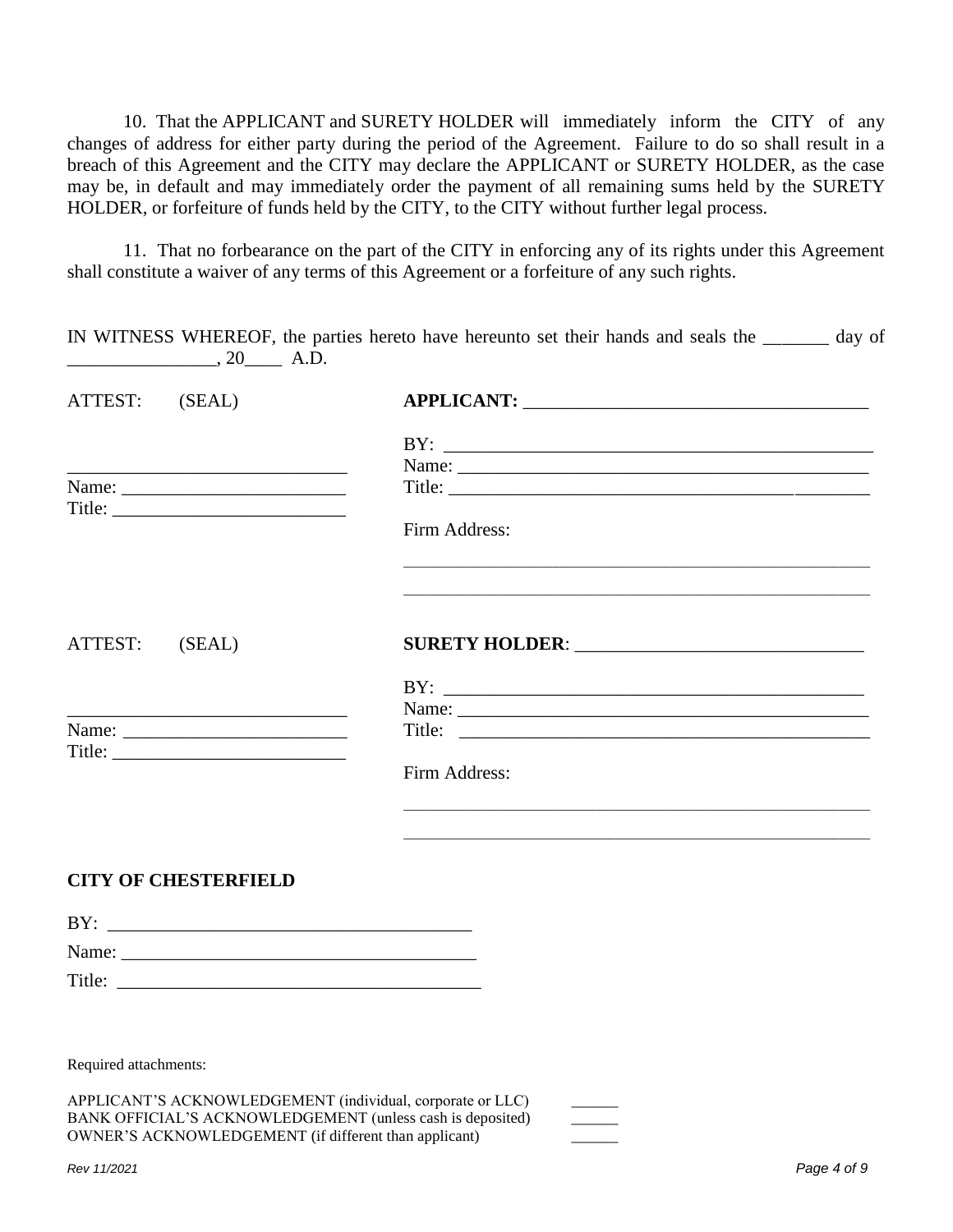#### **BANK OFFICIAL'S ACKNOWLEDGMENT**

| STATE OF MISSOURI<br>$)$ SS                       |                                                                                                               |                          |
|---------------------------------------------------|---------------------------------------------------------------------------------------------------------------|--------------------------|
| <b>COUNTY OF ST. LOUIS</b>                        |                                                                                                               |                          |
| this<br>On<br>$\frac{\mathrm{day}}{\mathrm{day}}$ |                                                                                                               | appeared<br>before<br>me |
|                                                   | to me personally known, who, being by me duly sworn, did say that he/she is                                   |                          |
|                                                   |                                                                                                               |                          |
|                                                   | (name of bank), a ____________________________(corporation, etc.) organized and existing under the laws of    |                          |
|                                                   | the United States of American, and that the seal affixed to the foregoing instrument is the Corporate Seal of |                          |
|                                                   | said bank, and that said instrument was signed and sealed on behalf of said bank by authority of its Board of |                          |
|                                                   |                                                                                                               |                          |
| deed of said bank.                                |                                                                                                               |                          |

IN TESTIMONY WHEREOF, I have hereunto set my hand and affixed my official seal in County and State aforesaid, the day and year first above written.

\_\_\_\_\_\_\_\_\_\_\_\_\_\_\_\_\_\_\_\_\_\_\_\_\_\_\_\_\_\_\_\_\_\_

Notary Public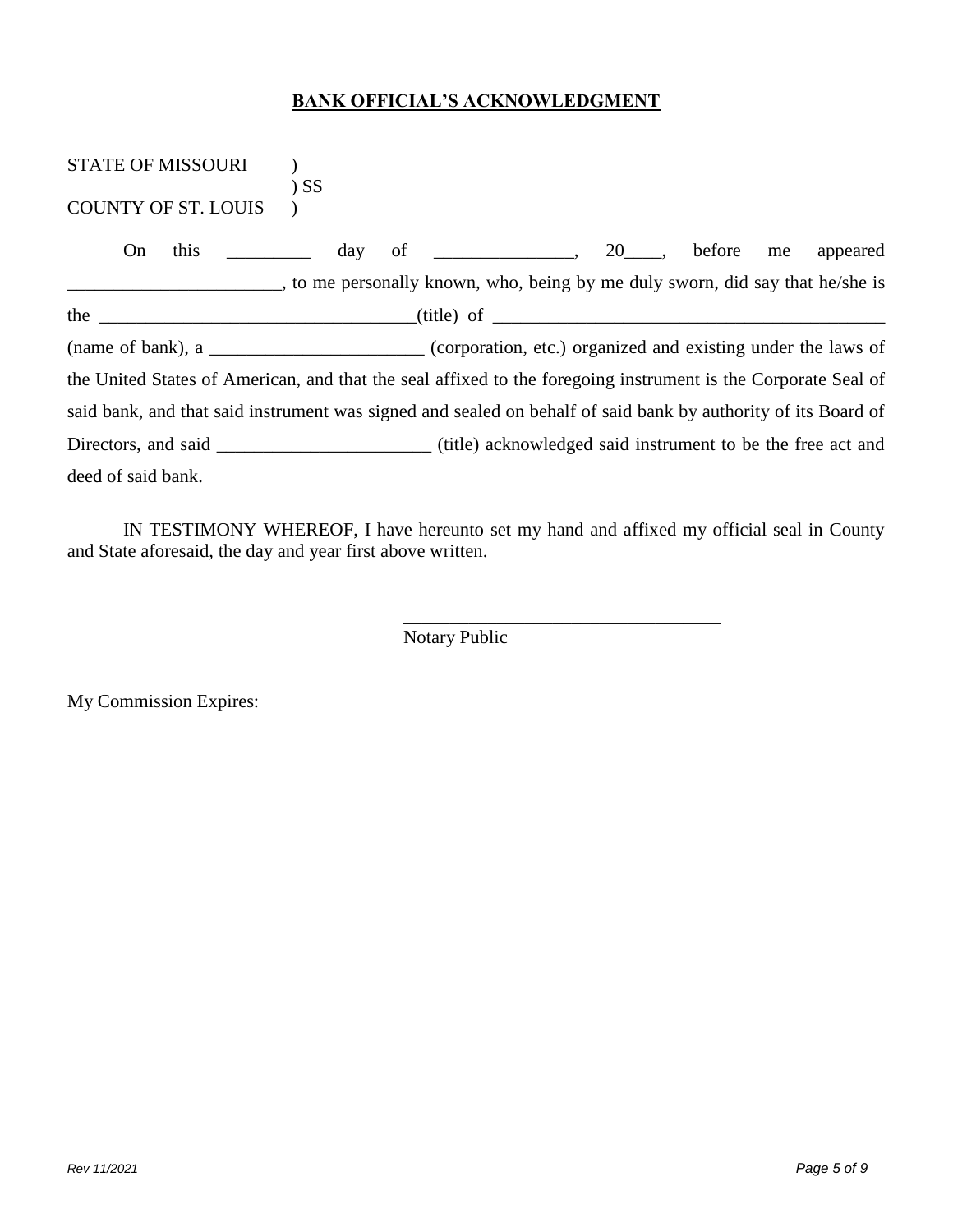#### **CORPORATE EXECUTING OFFICIAL'S ACKNOWLEDGEMENT**

| <b>STATE OF MISSOURI</b>                                                                                                                                                                                                          | $)$ SS |                           |  |          |
|-----------------------------------------------------------------------------------------------------------------------------------------------------------------------------------------------------------------------------------|--------|---------------------------|--|----------|
| <b>COUNTY OF ST. LOUIS</b>                                                                                                                                                                                                        |        |                           |  |          |
| On                                                                                                                                                                                                                                |        | this day of 20, before me |  | appeared |
| to me personally known, who, being by me duly sworn, did say that he/she is                                                                                                                                                       |        |                           |  |          |
| the $\frac{1}{1}$ method is the set of the set of the set of the set of the set of the set of the set of the set of the set of the set of the set of the set of the set of the set of the set of the set of the set of the set of |        |                           |  |          |
| (name of corporation), a Missouri Corporation, and that he/she executed the foregoing agreement pursuant to                                                                                                                       |        |                           |  |          |
| the authority given him/her by the Board of Directors of the aforesaid corporation, and that said agreement                                                                                                                       |        |                           |  |          |
| was signed and sealed by him/her on behalf of the aforesaid corporation by authority of its Board of                                                                                                                              |        |                           |  |          |
|                                                                                                                                                                                                                                   |        |                           |  |          |
| agreement to be the lawful, free act and deed of said corporation.                                                                                                                                                                |        |                           |  |          |

IN TESTIMONY WHEREOF, I have hereunto set my hand and affixed my official seal in County and State aforesaid, the day and year first above written.

\_\_\_\_\_\_\_\_\_\_\_\_\_\_\_\_\_\_\_\_\_\_\_\_\_\_\_\_\_\_\_\_\_\_

Notary Public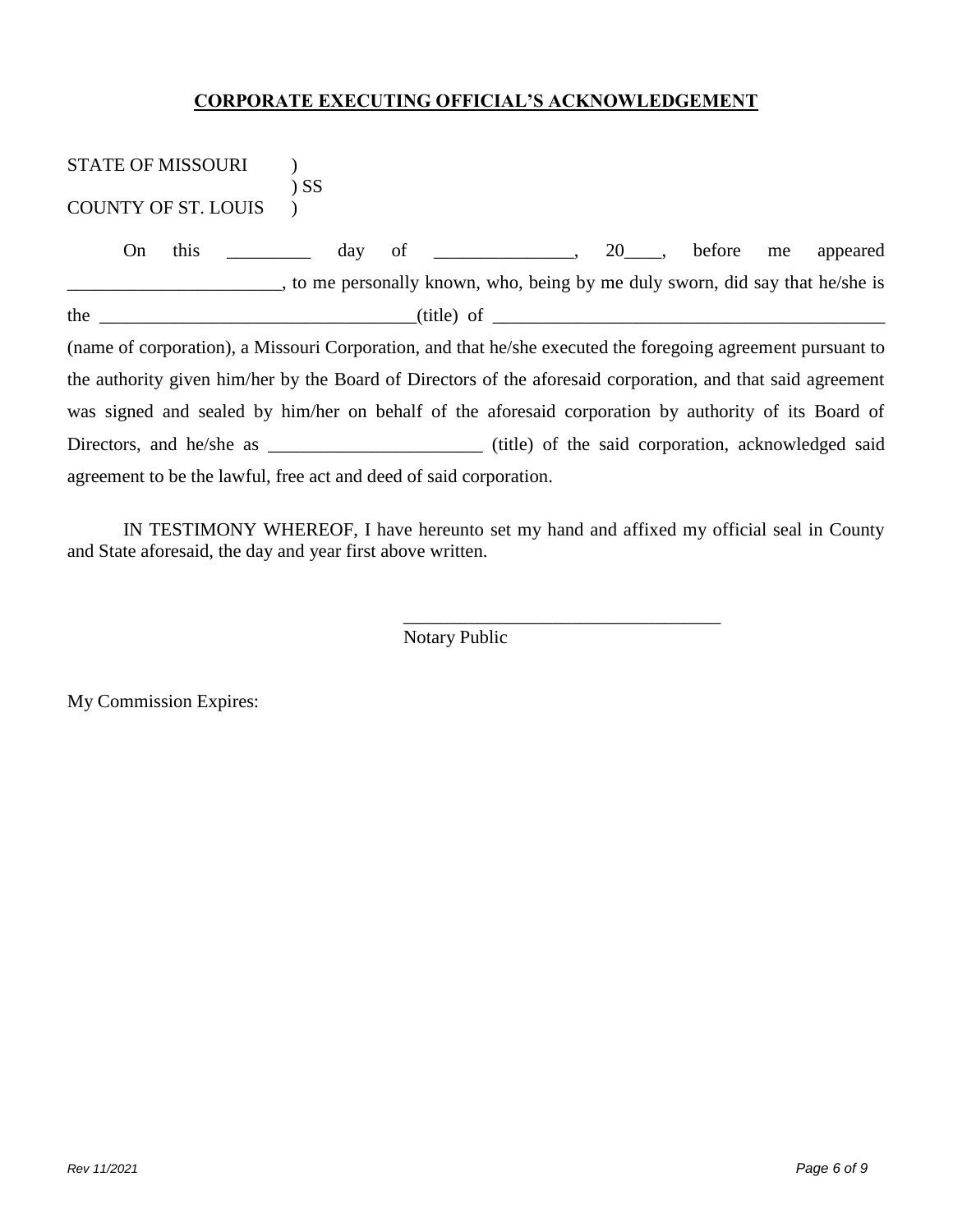#### **LLC EXECUTING OFFICIAL'S ACKNOWLEDGEMENT**

| STATE OF MISSOURI (C)<br>$)$ SS                                                                         |                                                    |  |  |  |          |  |  |
|---------------------------------------------------------------------------------------------------------|----------------------------------------------------|--|--|--|----------|--|--|
| <b>COUNTY OF ST. LOUIS</b>                                                                              |                                                    |  |  |  |          |  |  |
| this<br>day<br>On                                                                                       | $\frac{1}{20}$ , $\frac{20}{20}$ , before me<br>of |  |  |  | appeared |  |  |
|                                                                                                         |                                                    |  |  |  |          |  |  |
|                                                                                                         | that he/she is the $\frac{\ }{\ }$                 |  |  |  |          |  |  |
| (name of corporation), a Missouri Limited Liability Corporation, and that he/she                        |                                                    |  |  |  |          |  |  |
| executed the foregoing agreement pursuant to the authority given him/her by the Limited Liability       |                                                    |  |  |  |          |  |  |
| Corporation, and that said agreement was signed and sealed by him/her on behalf of the aforesaid LLC by |                                                    |  |  |  |          |  |  |
|                                                                                                         |                                                    |  |  |  |          |  |  |
| $\frac{1}{2}$ (name) as $\frac{1}{2}$ (name) as $\frac{1}{2}$ (title of Executing                       |                                                    |  |  |  |          |  |  |
| Official) of said LLC, acknowledged said agreement to be the lawful, free act and deed of said LLC.     |                                                    |  |  |  |          |  |  |

IN TESTIMONY WHEREOF, I have hereunto set my hand and affixed my official seal in County and State aforesaid, the day and year first above written.

\_\_\_\_\_\_\_\_\_\_\_\_\_\_\_\_\_\_\_\_\_\_\_\_\_\_\_\_\_\_\_\_\_\_

Notary Public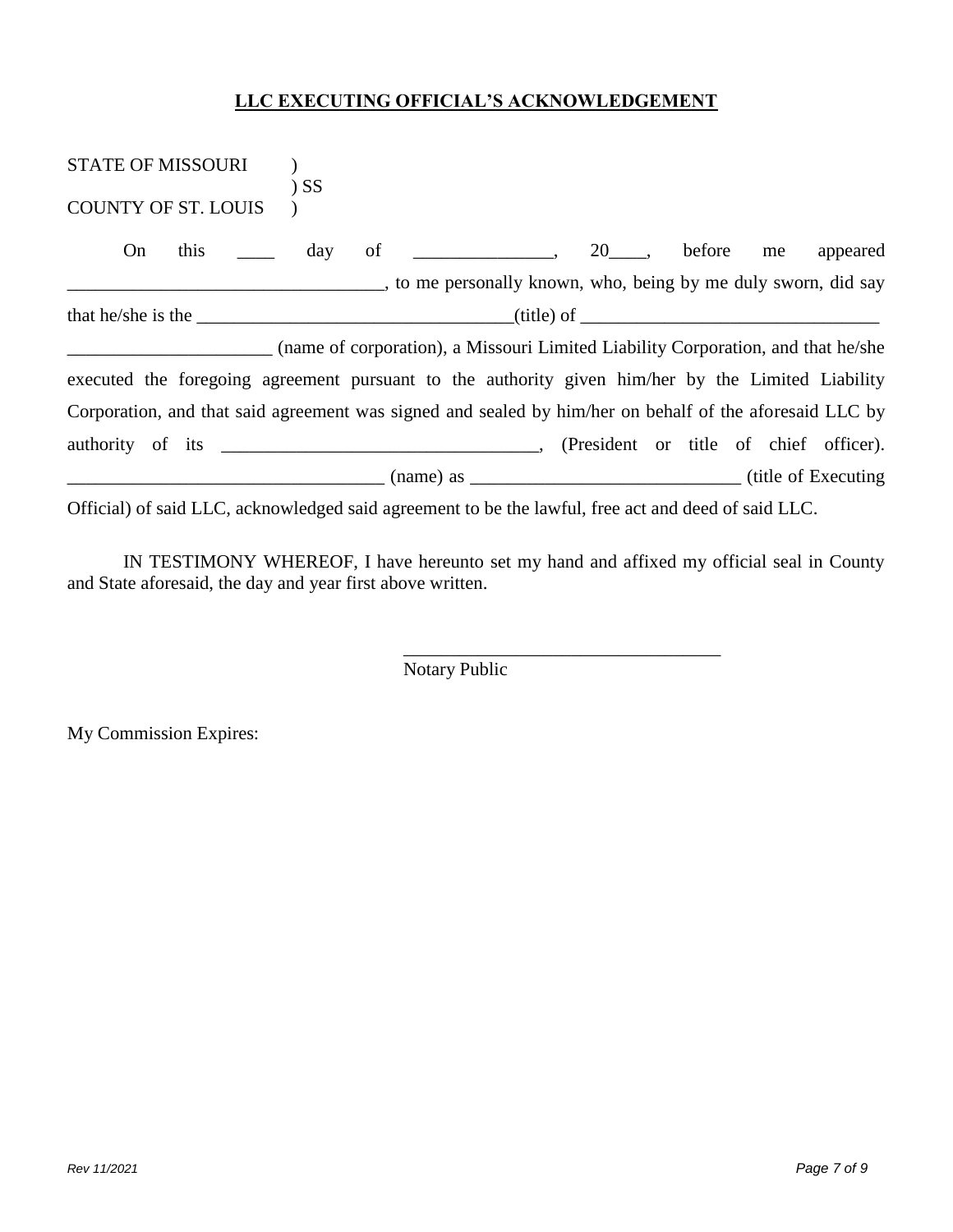#### **ACKNOWLEDGEMENT OF INDIVIDUAL APPLICANT**

| <b>STATE OF MISSOURI</b>   |      |                                   |      |  |                                                                                                          |                                       |        |    |          |
|----------------------------|------|-----------------------------------|------|--|----------------------------------------------------------------------------------------------------------|---------------------------------------|--------|----|----------|
|                            |      |                                   | ) SS |  |                                                                                                          |                                       |        |    |          |
| <b>COUNTY OF ST. LOUIS</b> |      |                                   |      |  |                                                                                                          |                                       |        |    |          |
|                            |      |                                   |      |  |                                                                                                          |                                       |        |    |          |
| On                         | this | and the control of the control of |      |  | day of                                                                                                   | 20 .                                  | before | me | appeared |
|                            |      |                                   |      |  |                                                                                                          | to me personally known, who, being by |        |    |          |
|                            |      |                                   |      |  | me duly sworn, did say that said agreement was signed and sealed by him/her/them as a free act and deed. |                                       |        |    |          |

IN TESTIMONY WHEREOF, I have hereunto set my hand and affixed my official seal in County and State aforesaid, the day and year first above written.

\_\_\_\_\_\_\_\_\_\_\_\_\_\_\_\_\_\_\_\_\_\_\_\_\_\_\_\_\_\_\_\_\_\_

Notary Public